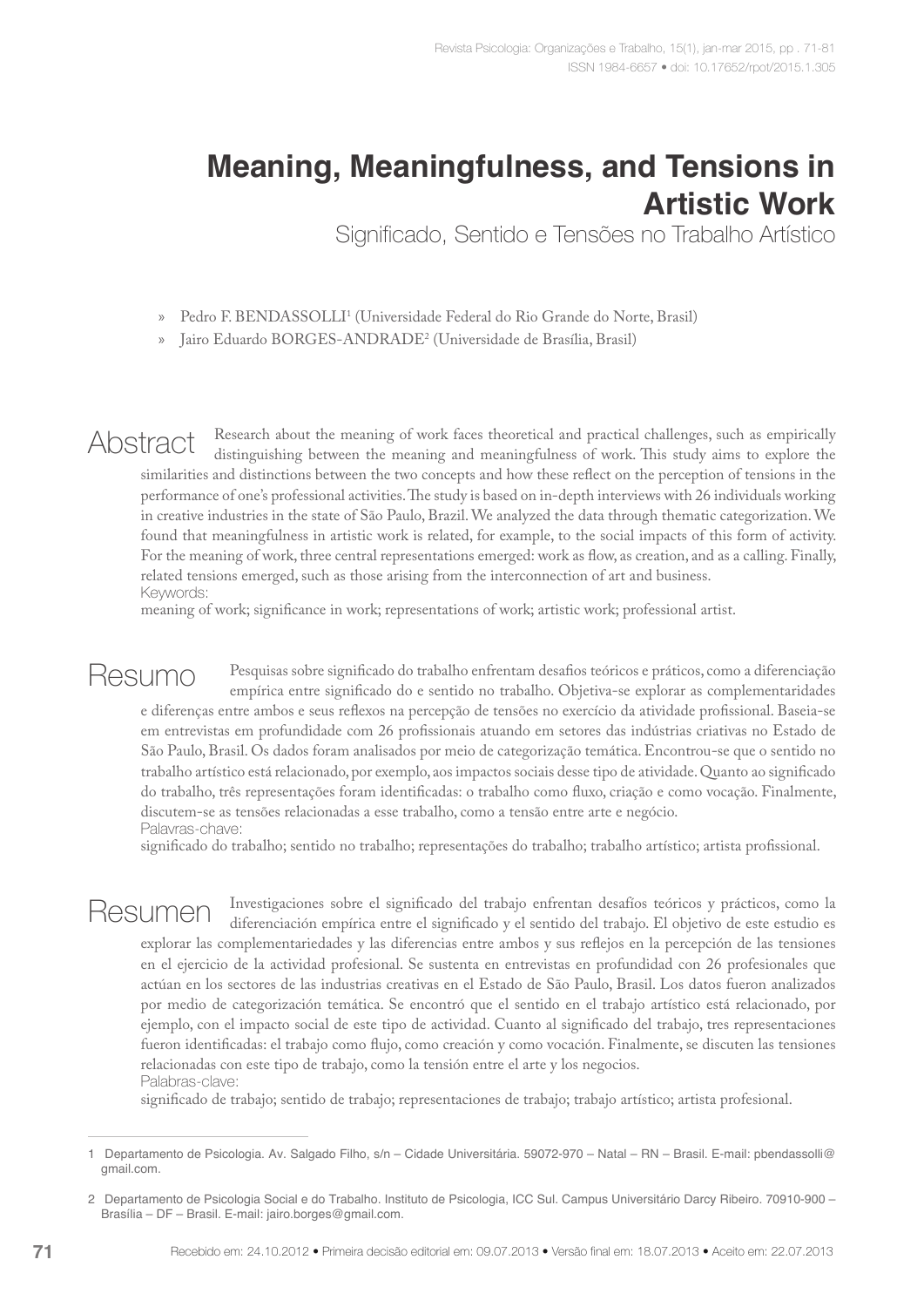What makes work meaningful? For decades, this question has been the target of investigations in psychology, particularly in the literature on the meaning of work (Meaning of Work International Research Team [MOW], 1987). H psychology, particularly in the literature on the meaning of work (Meaning of Work International Research Team [MOW], 1987). However, as in any other scientific field, theoretical questions remain open for discussion. One of these concerns the possible similarities and distinctions between the meaning and meaningfulness of work. In the international literature, Rosso, Dekas and Wrzesniewski (2010) explored this issue. These authors argued that the perception of meaning does not always correspond to the experience of meaningfulness, which led them to problematize the relationship between the meaning and meaningfulness of work. The former comprises the knowledge, representations, and cognitions that we form about our work, while the latter includes the characteristics of both the work and the people involved that are associated with the identification or sense of meaningfulness – defined in terms such as direction, purpose, and consistency between self and work. Similar theoretical discussions can also be found in the work of Brazilian authors (e.g., Tolfo, Coutinho, Baasch, & Cugnier, 2011).

In this context, this article aims to investigate the differences and similarities between the meaning and meaningfulness of work, both empirically and in explorative fashion. To this end, the article analyzes data from a sector of contemporary economics that is little explored by organizational and work psychology research, namely, the arts. More specifically, it studies the work of the artist, touted as rich in possibilities of meaningfulness, since it allows greater contact with the expressive features of work, as opposed to the instrumentals (Menger, 2002, 2009). We seek to investigate the meaning and significance of artistic activity, as well as the possibility of tensions arising from the perception of discrepancies between the two. Our choice of discussing such tensions is based on the premise that they can serve as a useful starting point for thinking about the interactions between meaning and meaningfulness at work.

## **THEORETICAL FRAMEWORK**

First, we describe some of the traditional topics of research on the meaning of work. Then we focus on the characteristics of the theoretical perspective we adopt. Considering the diversity and controversies concerning boundaries and conceptual overlaps in the literature on the meaning of work, at least in the Brazilian context, we will discuss two current and broad branches of this literature: one related to the meaning of work, and the other related to its meaningfulness. Besides the reasons already mentioned by Rosso et al. (2010), other authors also highlight the plausibility and fertility of this distinction (e.g., Lips-Wiersma & Morris, 2009; Pratt & Ashforth, 2003).

### The Meaning of Work

The axis of the meaning of work brings together studies whose purpose is to determine what this meaning is – that is, the cognitive representations and cognitive maps that organize one's experience with work. At least six major research topics have been inspired by this concept.

The first topic, dating back to the 1950s and perhaps the inauguration of this field, concerns involvement in and the projection and centrality of work (Dubin, 1956; Gonzales & Vilela, 2005; Harpaz & Fu, 1997; Kanungo, 1982; MOW, 1987; Salanova, Gracia, & Peiró, 1996; Tomás, 1998). This line of research seeks to determine the importance of work compared to other spheres of life. The second topic is work orientation (Kaplan & Tausky, 1974; MOW, 1987; Wrzesniewski, McCauley, Rozin, & Schwartz, 1997), with researchers investigating the kind of orientation, whether instrumental or expressive, that people have towards their work – for example, as a job, career, or vocation.

The third topic includes beliefs and values related to work (Borges, 1997; Buchholz, 1977; Ros, Schwartz, & Surkiss, 1999; Super & Sverko, 1995). Among other things, this research focuses on identifying the goals that individuals seek to achieve through their work (values) and on determining what people understand by work, that is, which cognitive representations or patterns of meaning are associated with work – for example, work as a source of pleasure, an obligation, or a right. The fourth topic brings together studies on the causes and consequences of the prolonged absence of work (Brief & Nord, 1990; Feather, 1990; Warr, 1987), including analyses of coping strategies (e.g., in relation to the lack of meaning implicated by the absence of work).

The fifth topic, interdependent with the previous topics, involves understanding why work has very different meanings for different people, as occupations and cultures vary (Allende, Saez, Apodaka, Castañares, & Ardanaz, 2003; Dakduk, González, & Montilla, 2008; Drenth, 1991; England & Harpaz, 1990; Gómez,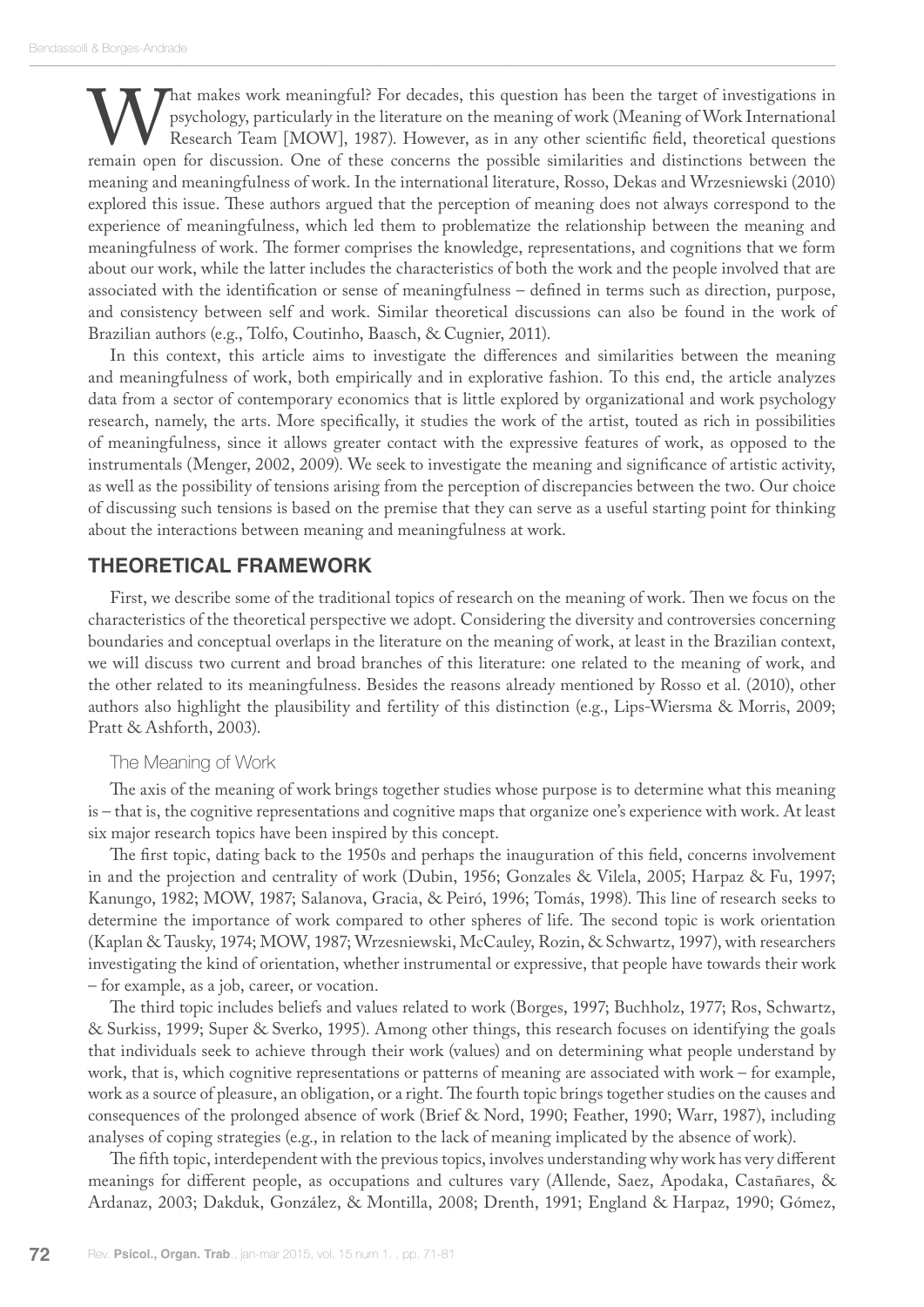2004; Gracia, Martín, Rodríguez, & Peiró, 2001; Martínez, Soria, Cifre, & Gumabu, 2001; MOW, 1987). This research seeks to identify patterns of meaning and to contextualize them. Finally, the last topic in this brief review includes systematic studies of social representations of work (Borges, 1996; Moliner, Rateau, & Cohen-Scali, 2002; Suárez, Torregrosa, Bergère, & Alvaro, 1998).

The axis of studies on the meaning of work is the most traditional in the field literature and tends to emphasize the cognitive dimensions of meaning (Rosso et al., 2010). A critical question left open by the studies in this axis, as identified by Pratt and Ashforth (2003), concerns the overlap between *meaning at work* and *meaning in work*. Pratt and Ashford argue that such a distinction is crucial to understanding the process of signification at work, and they and others set out to do this through the second axis, the meaningfulness of work.

#### The Meaningfulness of Work

Meaningfulness at work is related to the psychological mechanisms that allow individuals to consider their work as having the potential to be significant (Rosso et al., 2010). But what must be present in the work – or in the person – in order for the meaningfulness to be identified? What are the psychological mechanisms involved in the experience of meaningfulness at work? The studies gathered in this axis can help us find the answer.

The first of the studies are from Morin (1996, 1997, 2002), an author whose influence can be seen in Brazilian studies (e.g., Morin, Tonelli, & Pliopas, 2007; Tolfo & Piccinini, 2007). Based on MOW (1987), the theoretical model proposed by Hackman and Oldham (1976), and the existential-phenomenological perspective (Weisskopf-Joelson, 1968), Morin proposed that the meaningfulness of work can be understood in terms of three components: significance (cognitive representation), orientation (direction, values, beliefs), and consistency between the self and work – the possibility of a person experiencing a sense of coherence between his or her meanings and personal orientations and the experience of performing work in specific conditions.

 These three components of the meaningfulness of work combine in what Morin (1996, 1997, 2002) calls the factors of the meaningful, classified into six categories. The work must 1) be efficient and produce a useful result, 2) provide pleasure in its execution, 3) allow the individual's autonomy, 4) be a source of satisfactory human relations, 5) keep the individual occupied, and 6) be morally acceptable.

Other authors have used similar concepts of consistency and authenticity to explain meaningfulness at work. For example, Ryan and Deci (2001) discussed the importance of consistency or alignment between one's behavior and perceptions of one's true self. In turn, Pratt and Ashforth (2003) suggested that meaningfulness is achieved when individuals experience a consistency between their personal identity and the activity they perform. Some of these authors have utilized concepts from identity theory (Stryker, 1987) and social identity theory (Tajfel, 1981) to construct a model in which the meaningful is a product of individuals' continuous management of the social roles that they perform and with which they identify (self-perceived or personal identity), on the one hand, and the commitments and requirements arising from their belonging to specific social/occupational groups (assigned or social identities), on the other.

In short, the axes of meaning and meaningfulness reflect a diversity of perspectives. The fact that they have been discussed separately does not mean that they are independent of each other, although there may be differences between them. Some authors have reported on both axes or admit the influence of both axes in their studies – for example, Morin (1996, 1997). In this research, we follow this direction and explore the meaning (both in meaning as such and in the meaningfulness sense) and tensions involved in artwork.

## **METHOD**

We carried out our objective of identifying and describing the meaning and meaningfulness of work in the experience of the artist through in-depth interviews (Bernard & Rian, 2009). We assume that *meaning* refers to cognitive representations that organize one's experience with work, whereas *meaningfulness* refers to the experience of consistency between self and work through the identification of characteristics of meaningfulness (Morin, 1996, 1997, 2002). In addition, we sought to identify tensions that the participants perceived in carrying out their work. The hypothesis we adopt in this study is that such tensions arise from the perception of a distance between the ideative aspects of work, present in the sense of meaningfulness, and contextual aspects, present in the artist's evaluation of his/her work conditions.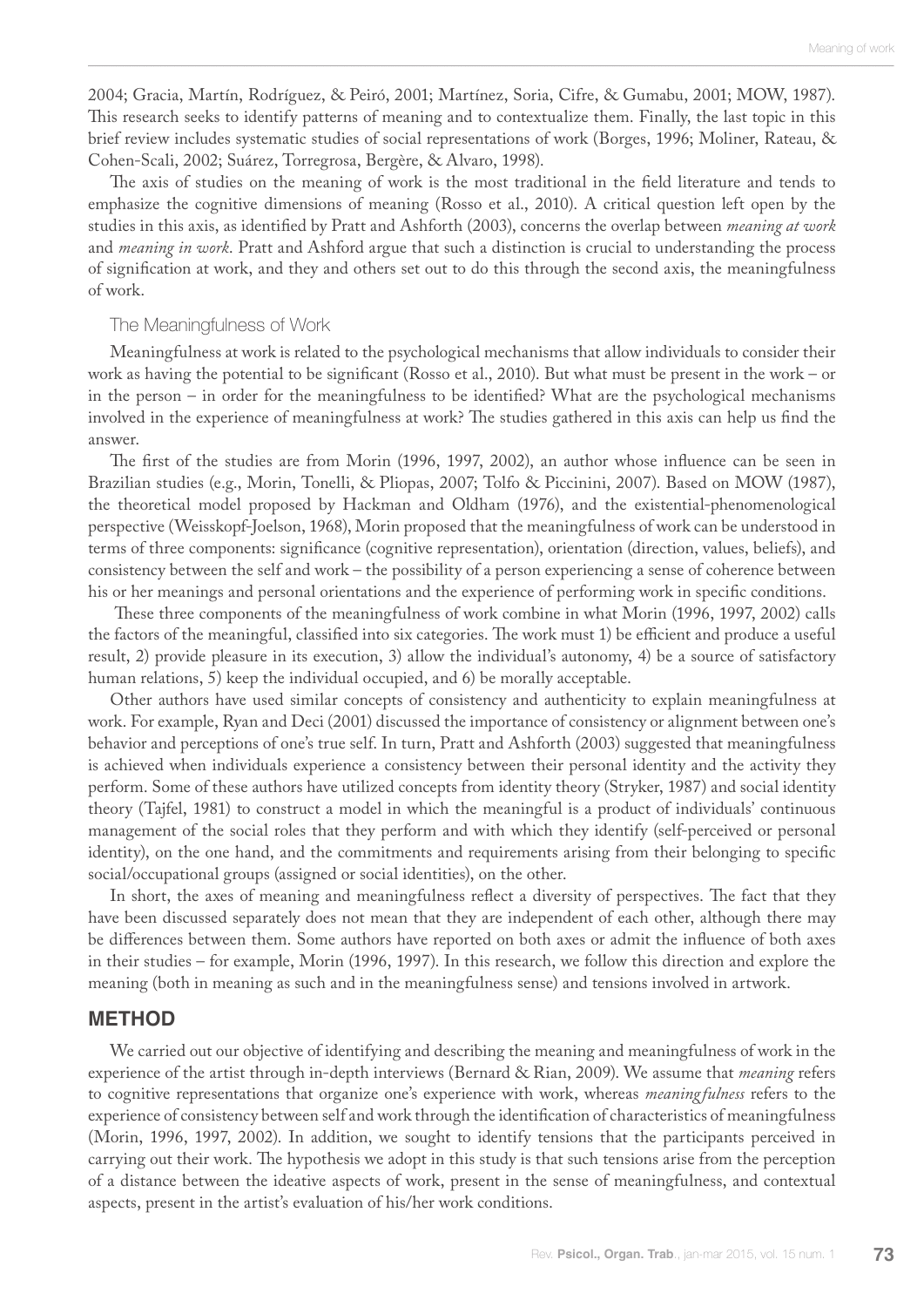## Participants, Procedures, and Data Collection Techniques

The study included 26 artists distributed in three cultural sectors – plastic arts, performing arts, and literature – all located in the state of São Paulo. We obtained the sample by means of convenience, from a list of 100 names of artists collected through an extensive survey of websites, cultural organizations, associations, and other means that make available the names of artists. This survey was based on the criteria proposed by Throsby (2001a, 2001b) for determining who can be classified as an artist as well as which sectors can be considered artistic. According to Throsby, an artist is a person who has professional training, who devotes him – or herself fully to his or her artistic activity (to differentiate artists from those who engage in such activities as hobbies or leisure), who has produced a set of works (books, paintings, items, etc.), and who has gained during his or her career both peer and public recognition (not only in the narrow sense of awards and distinctions, but also social recognition as an artist). We contacted individuals who fulfilled these main criteria for inclusion in this study. When making the contacts, we explained the research objectives and the relevant operational details.

The artists who agreed to contribute to the study participated in individual interviews lasting about 90 min. Each interview was guided by a script containing topics related to career, context or work environment, the representations or meaning of artwork, the meaningfulness of artwork (characteristics of meaningful work), and finally, perceived tensions in the conduct of the artwork. Each interview was recorded, transcribed, and later sent to the participant for approval and/or rectification. All information was processed in a way that preserves the anonymity of the respondents.

In terms of demographics, 70% of the participants were men; the average age was 45 years; and 34% of the participants were performing artists, 27% were plastic artists, and 39% were writers. The average experience in these activities was 23 years, and most participants had established careers consolidated in their area, in the sense of works already produced, specific training for the work performed, and integration in various art spaces. Therefore, our sample consisted of experienced artists.

## Procedures for Data Analysis

We analyzed the data with the aid of specific software for qualitative analysis based on procedures of empirical reduction through thematic categorization (Gibbs, 2007). First, we created a database with the content of the interviews. Next, we conducted an overall assessment of its contents, with a view to familiarizing ourselves with the material. Then we conducted the classification itself, guided by three preanalytical categories: the meaningfulness of work, the meaning of work, and the tensions perceived by the artist in the exercise of his or her work.

From the detailed and comparative analysis of the content, we created subcategories (based on their emergence from the data) and determined the frequencies of their corresponding themes. We created subcategories for the meaningfulness of work by identifying issues with distinct semantic nuclei that were related to the meaningfulness of work. That is, we evaluated the material with a view to reducing the data to systematic sets represented by cores of meaningfulness of work – as the process is often operationalized in routines of qualitative categorization (Auerbach & Silverstein, 2003; Ryan & Deci, 2001). We used the same principle for the subcategories of tensions at work. For the subcategories of the meaning of work, we adopted a categorization process in which data are reduced to more central cores based on "anchors" of meaning that have great potential as organizers of the subjects' narratives. In social psychology, this is known as the core technique of representations or social meanings (Seca, 2001).

The last stage of analysis consisted of an analytical induction process (through an adaptation of the strategies suggested by King, Keohane, & Verba, 1994) in which we used our theoretical framework and broader contextual information to propose explanations for the contents of the categories and subcategories we had identified. We proposed interpretations for the categories of meaning, meaningfulness, and tensions in artistic work.

## **RESULTS AND DISCUSSION**

The results are organized into three parts. In the first, we discuss the category of meaningfulness at work and its subcategories; in the second, we discuss the category of meaning; and in the third, we discuss the tensions participants perceived in conducting their work.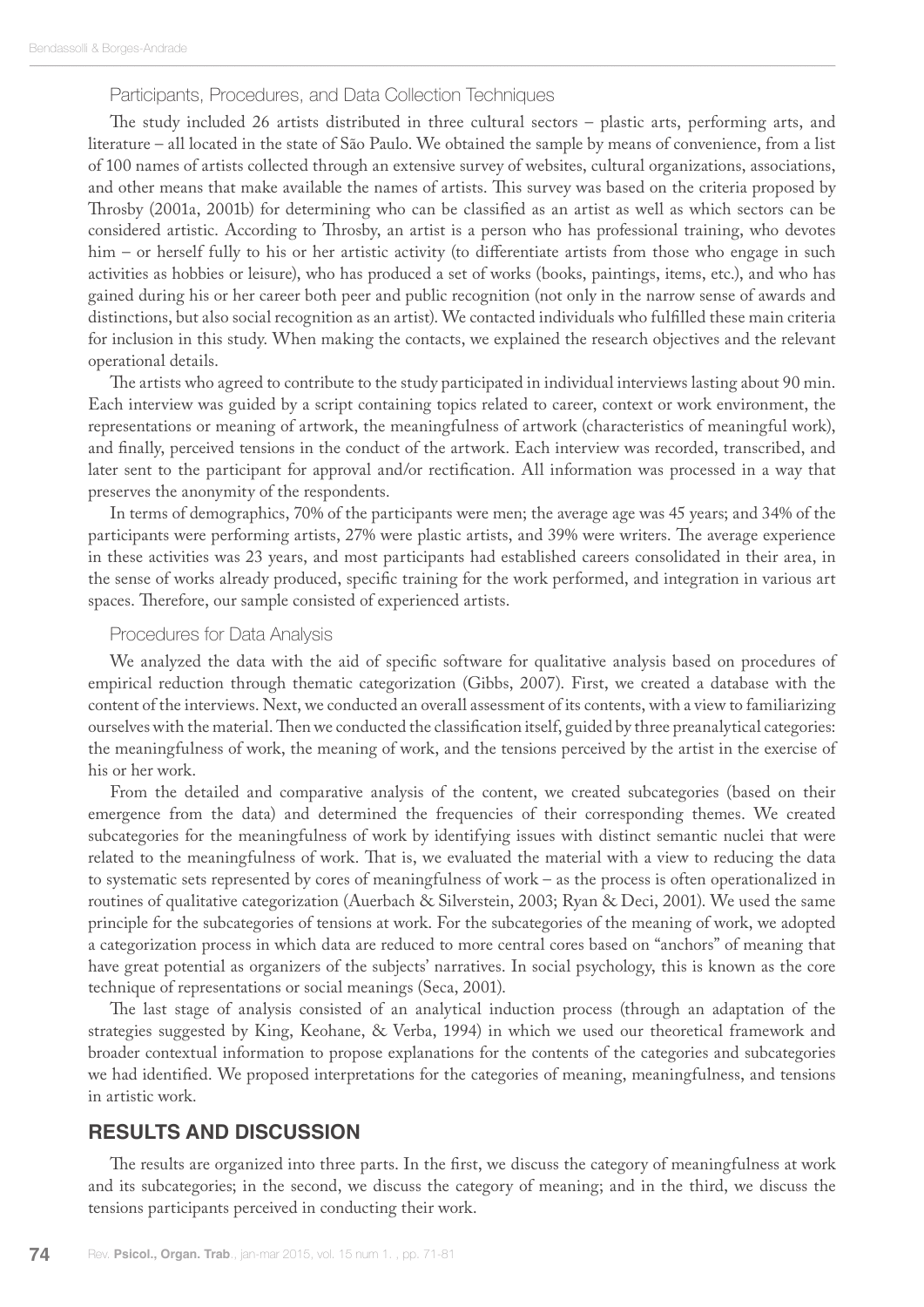## The Meaningfulness of Artistic Work

Table 1 shows the subcategories of meaningfulness in work as perceived by the artists we interviewed. The first subcategory contains topics concerning the impact of the artwork. The participants in the study perceive that their work in the arts allows them to contribute to other individuals' aesthetic processing as well as that of the society, in the sense that their work evokes aesthetic sensitivity and reflection. This finding coincides with a finding indicated in the Morin model (1996, 1997, 2002), for which the social value of work is a source of meaningfulness.

|                                              | Frequency of citation of the themes that make up the |                                                          |    |                |  |
|----------------------------------------------|------------------------------------------------------|----------------------------------------------------------|----|----------------|--|
| Subcategories                                | Performing arts<br>$(n=9)$                           | <b>Plastic arts</b><br>Literature<br>$(n=10)$<br>$(n=7)$ |    | Total $(N=26)$ |  |
| Work impacts                                 |                                                      |                                                          |    | 13             |  |
| Task variation, novelty, challenge, and risk |                                                      |                                                          |    | 10             |  |
| Quality, consistency of work/performance     |                                                      |                                                          |    | 9              |  |
| Recognition                                  |                                                      |                                                          |    |                |  |
| Authorship, creation                         |                                                      |                                                          |    |                |  |
| Autonomy                                     |                                                      |                                                          |    |                |  |
| Pleasure and satisfaction                    |                                                      |                                                          |    |                |  |
| Learning and growth                          |                                                      |                                                          |    |                |  |
| Financially supported by own work            |                                                      |                                                          |    |                |  |
| Relationships                                |                                                      |                                                          |    |                |  |
| Total                                        | 27                                                   | 23                                                       | 15 | 65             |  |

#### **TABLE 1.** Subcategories of Meaningfulness in Artistic Work

*Note.* <sup>a</sup>Repeated mentions of the same subject within the same interview are disregarded in this count.

The second subcategory concerns the activity itself, its content – which the participants perceived as challenging, constantly changing, and rich in novelty. That is, artists do not identify "routineness" in their work in the sense of tasks that follow specific procedures and lead to predictable results, all the same. Paradoxically, this dynamic of uncertainty seems to have motivational effects for many of the interviewed artists, as not knowing a priori the end result of their work seems to trigger creativity and innovation. This interpretation is convergent with empirical findings on artwork in the field literature that suggest that uncertainty about the outcome of a performance opens up possibilities for imagination and surprise (e.g., Menger, 2002, 2009). This apparent paradox may be a function of the specific group of research participants, particularly considering their experience level (how long they have worked) in the arts.

The third subcategory, quality and consistency of artwork, is another source of meaningfulness. Seeing themselves as professionals, artists believe that they should improve their performance as much as possible. A concern with training and continuous development was evident in the interviewees' narratives. Artists use the quality of their work as a means of self-regulation to monitor their progress and maturation. This seems to make sense because, unlike other professionals, they have no immediate boss or manager to provide feedback on the quality of their work. In this way, the senior artists who were invited to be included in our sample developed unique capacities for self-observation and analysis.

However, recognition is a special issue in the case of artists. The recognition comes from the public, whose relationship with the artist can be distal or proximal; from peers, who, as pointed out by theories such as the psychodynamics of work (Dejours, 2008), provide an aesthetic judgment of the artwork; and from others such as the market, art dealers, agents, and the state.

The next two subcategories, authorship/creation and autonomy, are intrinsically linked. On the one hand, artists believe that their work is meaningful when they feel they are exercising their agency (Bandura, 1986), i.e., that they have mastery and control. On the other hand, for artists, the possibility of authorship should be accompanied by autonomy. This is consistent with representations of the arts as sectors governed by the logic of craftsmanship (Menger, 2002; Sennett, 2009). According to this logic, work is organized in an artisanal manner, something like a "pre-Taylorist" work division and organization – at least if we consider the sectors in which the participants of this study work: the performing and visual arts and literature. At this point, we can hypothesize that given the intensification of mass production in the arts, the industries and types of work described in the present study may influence this representation of artwork as creation and of the artist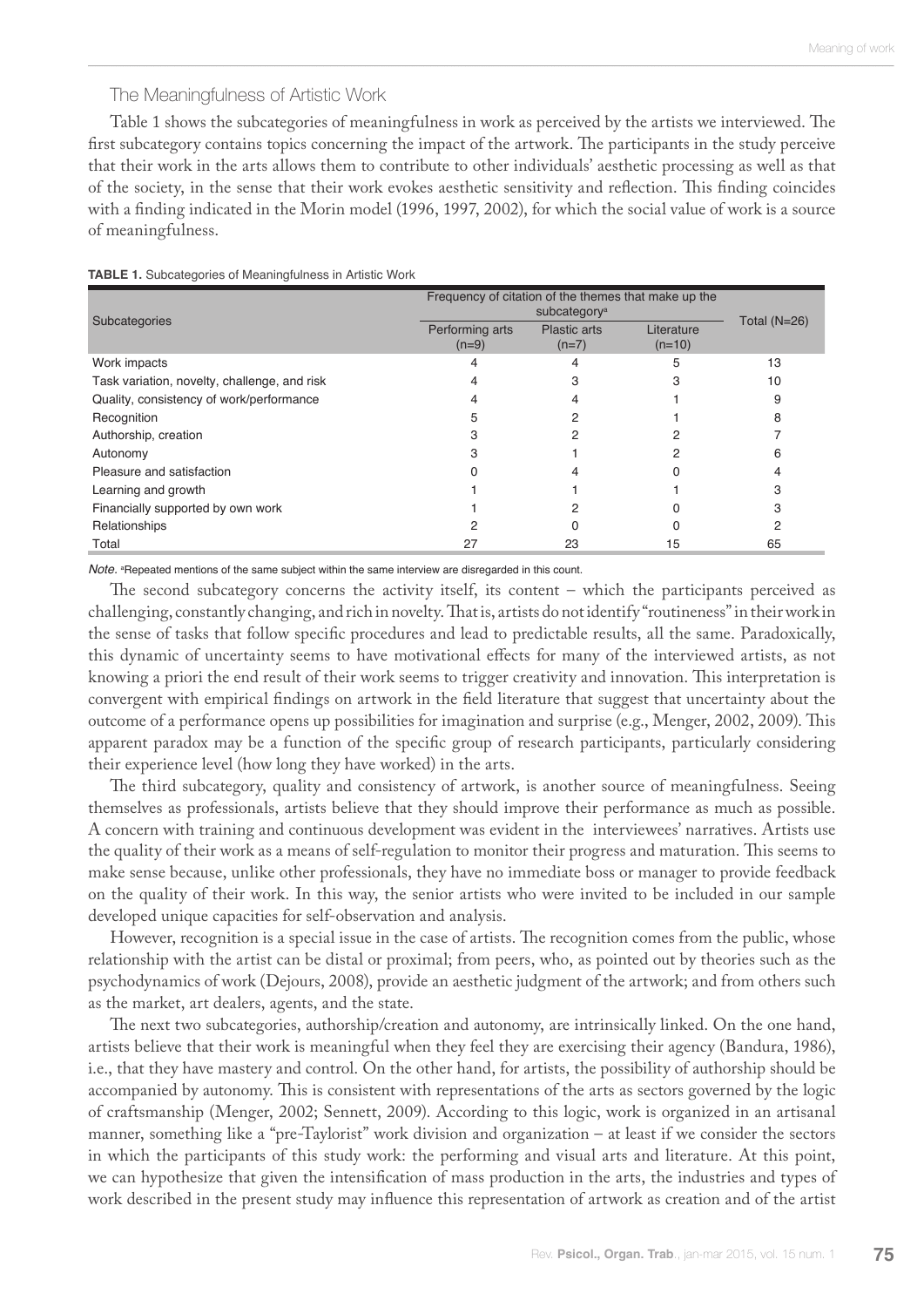as an autonomous subject. The intensified mass production might also, we may hypothesize, bring artists to experience tensions in carrying out their work, as described later in this article.

We conclude this section with some comments about subcategories in Table 1 whose themes were less frequently cited – specifically, the last two. It is interesting to note that an instrumental topic relating an individual and his or her work, namely, financial survival, appeared in the interviews less frequently than other topics. Obviously, surviving at one's own work – particularly in the arts, a sector in which the possibilities of gain are uncertain (Caves, 2000) – is a legitimate source for a sense of meaningfulness. However, financial issues do not appear at the top of the hierarchy of values through which artists evaluate their work. Perhaps this becomes more understandable in light of representations about the arts and their relationship with the economic universe (Chateau, 2008; Menger, 2009). For example, the purpose of art is not primarily commercial, but rather aesthetic, educational, and critical. This is not to say that financial issues are not important to professional artists. Many of the interviewees survive through their artistic work, and to do so they need to be paid. However, the artists seem to use financial aspects least frequently than the other subcategories for finding meaning/meaningfulness (maybe this can be related to social desirability).

Finally, the topic of professional relationships also appeared with low frequency, perhaps due to the more introspective nature of the activities performed in the fields of fine arts and literature – which is not to say, however, that artists are imagined to be solitary individuals. But in principle, the meaningfulness of their work seems to do more with their work and activities than the level of their relationships with peers. Next, we will analyze the meaning of work category.

## The Meaning of Artistic Work

As described in the discussion of our data analysis procedures, we assessed the meaning of work category using a data reduction process on core representations or meanings. In particular, we focused on three cores, which we now detail.

The first core or subcategory is the representation of work as flow and pleasure. There is, so to speak, a hedonic conception of work such that it must be intrinsically motivating. This is illustrated by the fact that many respondents negatively evaluated work in other sectors of the economy, which they saw as routine and devoid of intrinsic motivational qualities. This way of judging the noncultural (or "traditional") sectors is also found in other studies on artwork and artists (e.g., Chiapello, 1998).

The concept of flow is discussed in the (positive) psychology literature by Csikszentmihalyi (1991). In the flow experience, individuals experience a feeling of deep integration with the object of their activity. The respondents in this study suggested the presence of such a feeling in their experience – for instance, when they described their intense emotional involvement in the representation of a character or while painting a screen or writing a book. These are activities with a high level of intellectual and emotional demands, and artists feel that they have the requisite skills in proper proportions for performing them. When they engage in these activities, artists "forget" themselves, following the flow of thought, body, and emotions. The experience of feeling in flow would then be the basis for the pleasure and satisfaction they experience at the end of each activity.

The second core of the meaning of work that emerged from the interviews concerns the representation of work as a vocation in the sense of Wrzesniewski et al. (1997). An orientation toward work as a vocation makes it a "mission," or, in the language of the artists, a "need." This orientation is also related to the pursuit of transcendence, as defined by Lips-Wiersma (2002): a dedication to goals that go beyond one's own self and one's most immediate interests (career advancement, for example). This is, in short, an orientation to work that differentiates it from the idea of a (traditional) job and instrumental characteristics normally attached to paying jobs. In fact, as we shall see in the next section, work as a vocation seems to fit better with the idea of a profession than with that of a job – particularly because, in the world of the arts, activities are project-oriented, that is, done without a formal contract (Menger, 2002; Segnini, 2009).

Finally, the third representation or core meaning of work is related to its creative potential, aesthetic transformation, and subjective mobilization. Through their artistic activity, the respondents seek to achieve high values in terms of certain aesthetic, technical, and social standards (also a form of transcendence). Seen from this perspective, artwork is a source of self-expression for artists, their "language" for communication with the world. Using the model proposed by Pratt and Ashforth (2003), we can say that the meaning of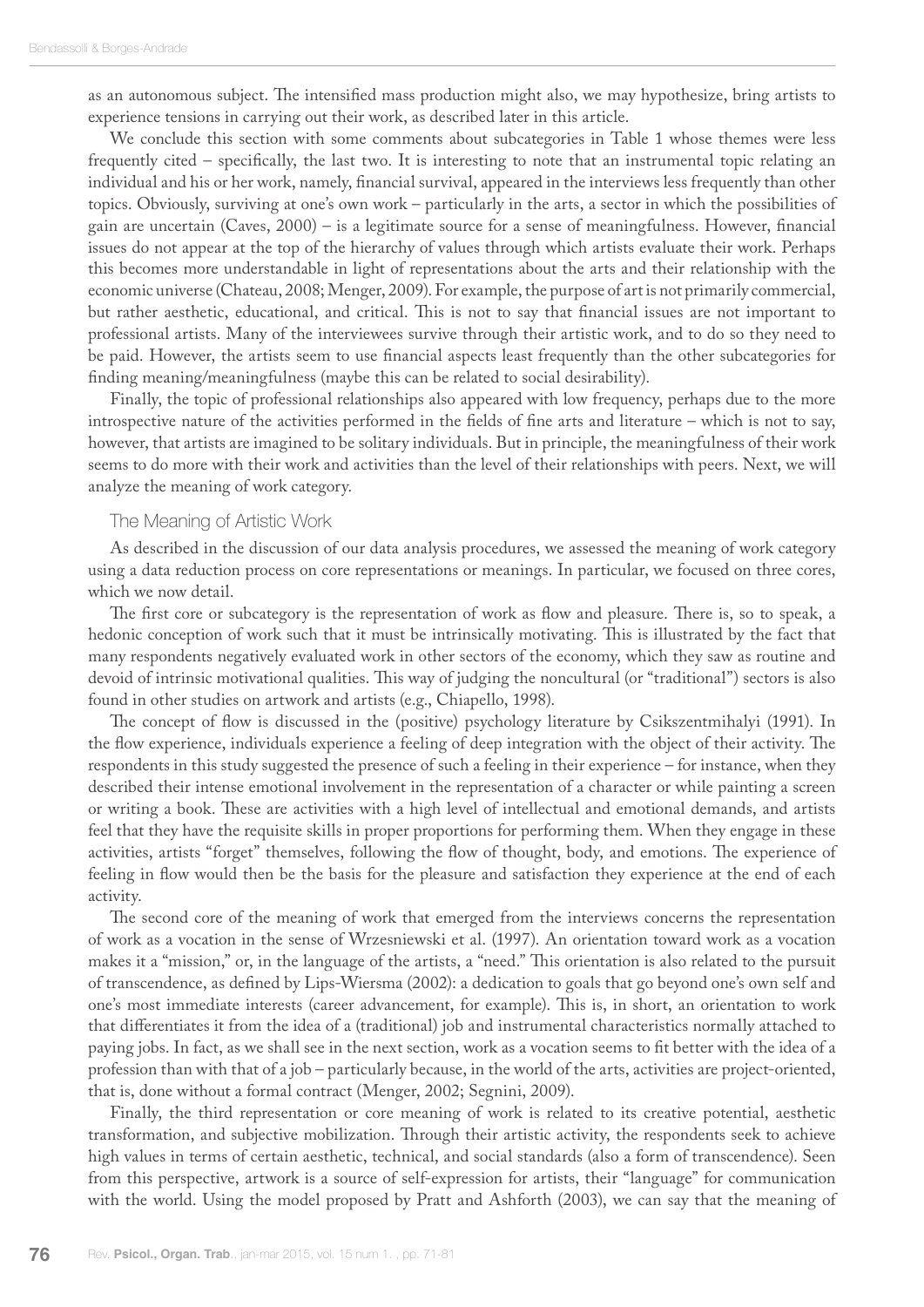artwork is closely linked to the artist's identity. This is a point of possible complementarity between meaning (the first axis) and meaningfulness (the second axis) of work. In this context, it is understandable that tensions emerge when the artist does not experience authenticity and consistency between the representation of him – or herself as an artist (the artist's identity) and the work and activity that the artist actually performs – which may be, for example, a derivative of interlocking conflicts between art and business. We will now analyze this and other consequent tensions.

## Tensions in the Realization of Artistic Work

Table 2 presents subcategories whose themes refer to tensions in artists' work. We consider tensions to be the result of a perceived gap between meaningfulness and meaning; these can manifest either as dichotomies (e.g., the subcategory "art and business") or as points of concern or difficulties (e.g., the subcategory "the value of art and the artist"). Due to space constraints, we will only discuss the most potentially suggestive themes in our analysis.

| Subcategories                        | Frequency of citation of the themes that make up the | Total                          |                        |          |
|--------------------------------------|------------------------------------------------------|--------------------------------|------------------------|----------|
|                                      | Performing arts<br>$(n=9)$                           | <b>Plastic arts</b><br>$(n=7)$ | Literature<br>$(n=10)$ | $(N=26)$ |
| The value of art and the artist      |                                                      | 6                              |                        | 12       |
| The activity itself                  | h                                                    |                                |                        | 10       |
| Insecurity and financial instability |                                                      |                                |                        | 8        |
| Professional and amateur             |                                                      |                                |                        |          |
| Art and business                     |                                                      |                                |                        |          |
| Quality and price                    |                                                      |                                |                        |          |
| Peer relationships                   |                                                      |                                |                        |          |
| Maker and creation                   |                                                      |                                |                        |          |
| Pleasure and obligation              |                                                      |                                |                        |          |
| Total                                | 21                                                   | 23                             | 10                     | 54       |

| <b>TABLE 2.</b> Subcategories of Tensions Perceived in the Realization of Artistic Work |  |  |  |  |  |  |  |  |
|-----------------------------------------------------------------------------------------|--|--|--|--|--|--|--|--|
|-----------------------------------------------------------------------------------------|--|--|--|--|--|--|--|--|

Note. <sup>a</sup>Repeated quotes of the same subject within the same interview are disregarded in this count.

The first subcategory of tensions in Table 2, the value of art and the artist, concerns the perception that art and artists do not receive their proper value in Brazil. This perception is based on conditions such as low demand for the arts, the occasional replacement of professional artists by people with no artistic training, pressures to reduce costs that have a direct impact on the quality of the art, and the low level of the arts' attractiveness to organizations that could invest more in partnerships with artists. In short, these conditions point to a low social value assigned to artists' activity, in contrast to what artists believe they give to society in return through their artistic activity.

The second subcategory concerns the actual execution of artwork. This category highlights ergonomic aspects of the activity; excessive workloads due to several projects being executed at the same time, tight deadlines, and the complexity of the tasks; physical conditions such as the use of toxic materials (plastic arts) or scenarios in very different environments, some with high risks (performing arts); and the high level of care and emotional regulation that certain activities require. This subcategory is associated with health parameters, both physical and mental, that involve unpleasant experiences and suffering and that demand coping strategies that vary according to experience, the individual's characteristics, and the activities (for an example of research on suffering in artwork and coping, see Macêdo, 2010).

Another subcategory of tensions concerns the binomial professional/amateur. The respondent artists have a representation of their work as professionally oriented. They define a professional as one who manages to combine talent and technique, passion and discipline, inspiration and execution. Additionally, professional artists have specific training, based on attendance at schools, self-education, or experience. However, professional artists must live with other workers who, according to the respondents, do not always have professional backgrounds. This is a source of tension, derived from the porosity of the boundaries between art and nonart, leisure and work, improvisation and planning, professional and amateur. Perhaps this will help us better understand the complaint of artists regarding the low level of appreciation of their work as well as another tension presented in Table 2, quality versus price.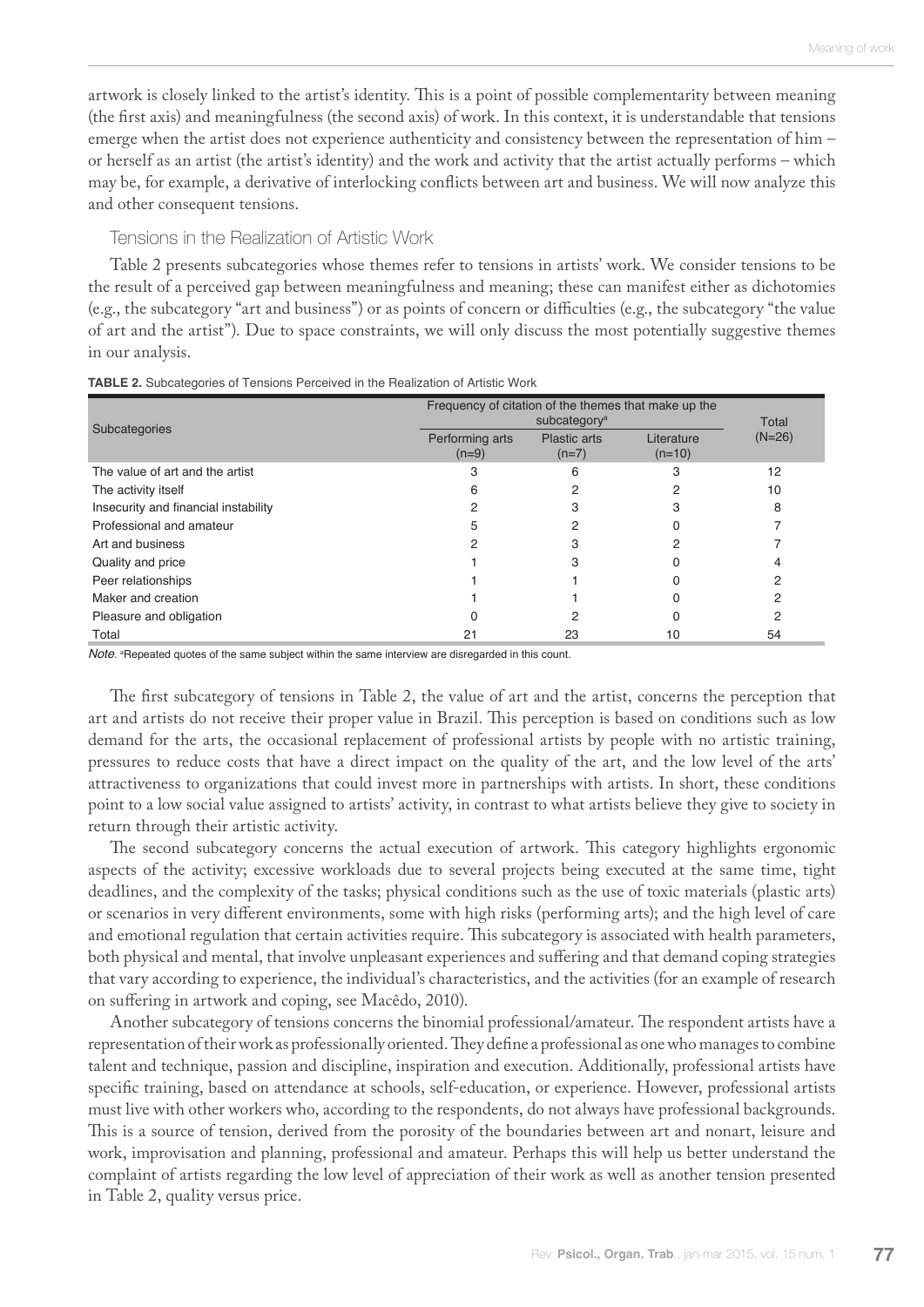The next subcategory of tensions derives from conflicts between art and business. As we saw in the previous section, there is a representation of the arts in which they remain apart from (sometimes, in an opposite relation to) the economic universe. The arts correspond to the field of human experience that deals with intangible values, not necessarily economic values. However, as theorists of the Frankfurt School (e.g., Adorno & Horkheimer, 1985), for example, have shown, modernity has generated processes for capturing of the arts by capitalism. Recently, the emergence of creative industries (Hartley, 2005) has given another impetus to the intertwining of art and business, with art understood mainly as a source of capital generation and jobs.

From the artists' point of view, this entanglement is not without conflicts and compromises. For example, they pointed out that an overly commercial orientation can destroy the value of art, generate anything but art (cultural consumption of the masses, for example), and block creativity and an independent spirit, which are both fundamental for creation. At the same time, as another set of tensions – quality versus price – indicates, artists live with the dilemma of having to attach figures to something intangible: the value of their artwork. Yet when the artwork is given its price and is sold, artists feel that their work has met the criteria of professionalism. In this sense, economics functions as a transitional contract for artists, allowing them to survive financially through their work and to consolidate their professional identity.

Finally, we comment briefly on the last two subcategories of tensions: those between maker and creation and between pleasure and obligation. The first concerns the relationship between artists and their work. There are cases in which artists are at the service of their work – for example, when the "character" dictates what the artist must do, or when a work is made to order and according to specifications given in advance and by others (clients). In other instances, it is the work that is at the artist's service – for example, when an artist's personality "brands" any character to be represented. As a consequence, there is an overlap between artists and their work, which makes their separation difficult and problematic.

The second final subcategory of tensions, between pleasure and obligation, concerns a discrepancy between the ideational elements of artwork (meaningfulness) and the practical aspects of its exercise. For example, an artist who does not want, at a certain time, to paint or write but who has entered into commitments (with clients, for instance) will have to work anyway. This mismatch between desire and obligation may not be a characteristic unique to workers in the arts. However, in the case of the artist, the mismatch seems critical, given the close relationship between artists' psychological states and their performance. For the artists surveyed, work presupposes pleasure and affective involvement at levels that are ideally the same, so that the absence of a lasting state of pleasure and affective involvement may be interpreted as frustrating and may therefore demand personal strategies for coping. As can be seen from our findings, there seems to be an intimate relationship between tensions in artwork and perceptions of its meaningfulness and meaning. The analysis of this relationship can bring new insights to the research on meaningfulness and meaning in work. We close this article with some suggestions for future research in this direction.

## **CONCLUSIONS**

In addition to proposing suggestions for future research, we also want to integrate the issues discussed throughout this article with a recasting of its initial objective, an analysis of the meaningfulness and meaning of artwork, to reflect on similarities and differences between these and the tensions arising from the distance the artist perceives between them. We hope ultimately to instigate other researchers to explore this theme in occupational psychology.

The subcategories of meaningfulness identified in the work experience of our respondents are in line with categories of meaningfulness proposed in the psychological literature by Morin (1996, 1997, 2002), and this seems to suggest that these characteristics are extensible to a wide range of activities. What seems to distinguish artists is their interpretation of the tensions that arise in the concrete performing of their work. This means that the content of the activity can exert an indirect influence on the factors of meaningfulness.

Comparing the categories of meaningfulness and meaning as discussed in the previous sections, we see that there can be interdependencies between them. For example, when artists represent their work as a flow, they probably become more sensitive to situations with routine requirements and situations in which they have to carry out activities under more intense commercial pressures. Similarly, conceiving their work as a vocation brings a high level of emotional identification with the activity – which, in turn, is reflected in a high commitment to their profession/career and a greater ability to withstand the activity's exacting demands as well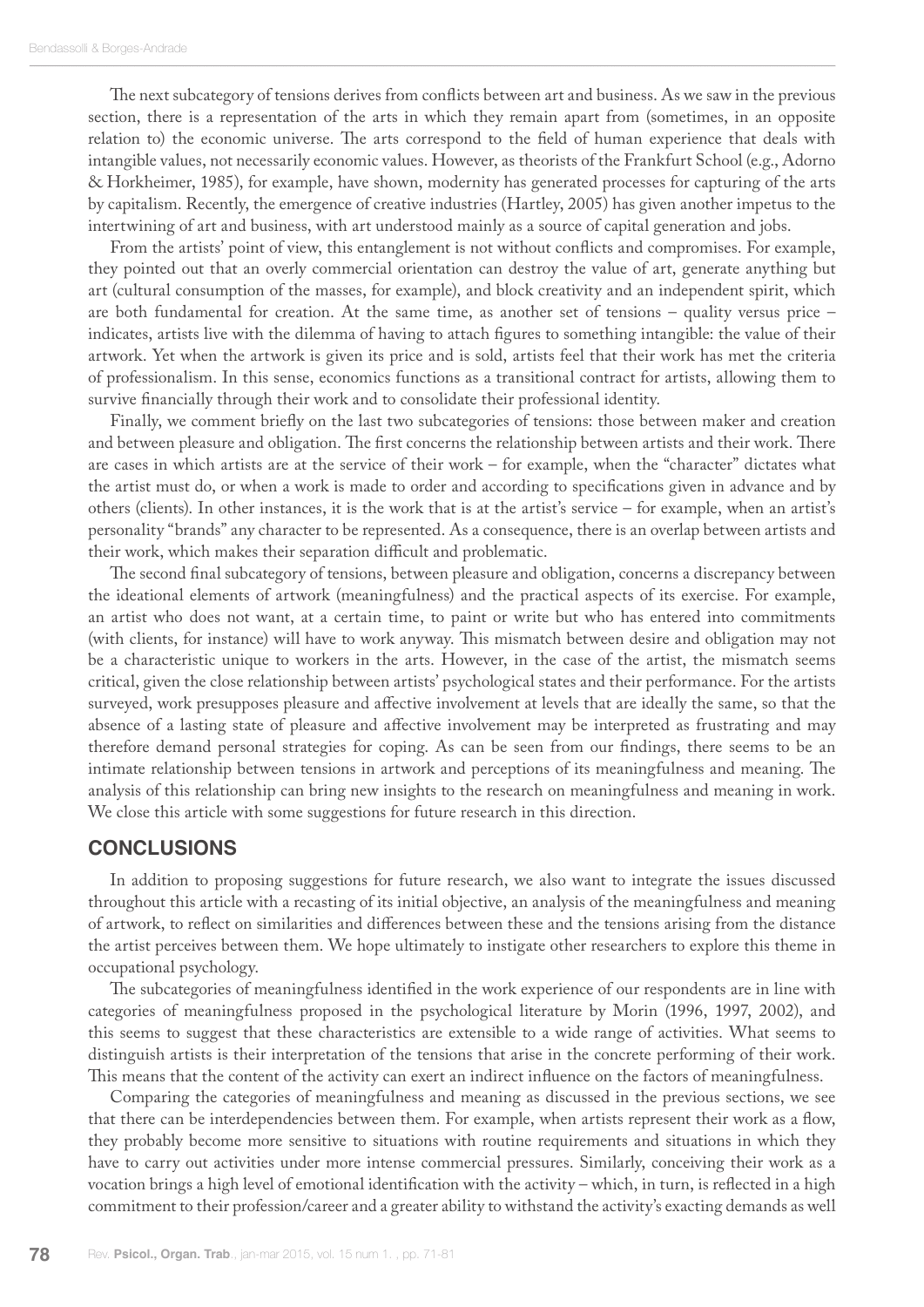as the difficulties of continuing as a professional artist in an uncertain market. Similarly, the representation of artwork as creation makes it an intrinsically motivating activity, because the artist can exercise his or her sense of agency and mastery. New research could develop explanatory models about what kinds of interrelations exist between meaningfulness and meaning factors, exploring the role of variables that precede and are predicted by them.

It is also useful to reflect on empirical differences between the categories of meaningfulness and meaning. We can, for example, hypothesize that meaningfulness involves more natural, personal, and constitutive aspects of the relationship between a person and his or her work, while meaning involves broader aspects, originating in specific sociohistorical productions as well as reflecting inherited conceptions via socialization processes – both primary (family, school) and professional (relating to work experience). In addition, perhaps the subcategories of meaningfulness presented in Table 1 refer to more "subjective" psychological constructs (in the sense of constituting the "psychological subject"), such as those related to the construction of selfconcept and own self, and to affects and ideals.

We can also suggest, in a purely hypothetical way, that meaningfulness at work concerns the evaluative dimension of the meaning of the work in the broad sense and is thus influenced by values and beliefs. This raises another possibility: that meaningfulness (concerning the natural elements of the experience of the individual with his or her work and the consistency between self and work/employment) encourages greater (affective) engagement with work, minimizing or mitigating any possible negative work conditions related to the exercise of a particular job or occupation. For example, despite the various tensions we have discussed, none of the artists suggested the possibility of abandoning their activity in the arts, but rather the opposite. The decision of remain in the art sector can also be explained by differences at the level of subjective perception between a job (one's employment) and the work, or between work and a particular occupation. As we hypothesized in the theoretical review section, distinctions between job and work with respect to the construction of meaningfulness/meaning constitute an important topic. Finally, we cannot fail to mention that other factors of a psychosocial, ideological, or economic nature may help explain this engagement of the artists with their artwork. However, we can still sustain the hypothesis that the perception of sense in work can be a predictor of the level of (affective) involvement with the work.

This opens up room for thinking about how people who perform even the most insipid work that is devoid of expressive content (meaning) can find pleasure, meaningfulness, and purpose in their work, and also for being more cautious about generalizing certain abstract patterns of the meaning of work that do not necessarily resonate in the experience of people in specific situations and conditions. Such generalizations are often based on cognitive structures that are effectively not shared by all social or occupational groups, so that work psychology research itself can fall into a trap by taking work as a dangerously homogeneous category.

We should end this article with reference to the context of its realization: artists from the state of São Paulo. It should be noted that due to the large differences between Brazilian regions, apart from the methodological scope adopted, it is impossible to extrapolate characteristics of the sectors and the artistic-cultural workers from Sao Paulo to the rest of the country, so the study reported here serves only as a starting point.

## **REFERENCES**

Adorno, T. W., & Horkheimer, M. (1985). *Dialética do esclarecimento*. Rio de Janeiro: Jorge Zahar.

- Allende, J. C., Saez, M. V., Apodaka, E., Castañares, I. U., & Ardanaz, E. R. (2003). Nuevas prácticas de trabajo, representaciones sociales del trabajo e identidad social en la sociedad postindustrial. *Revista de Psicología Social Aplicada, 13*(2), 79-123.
- Auerbach, C. F., & Silverstein, L. B. (2003). *Qualitative dada: an introduction to coding and analysis*. New York: New York University Press.
- Bandura, A. (1986). *Social foundations of thought and action*. New Jersey: Prentice-Hall.
- Bernard, H. R., & Rian, G. W. (2009). *Analyzing qualitative dada*. Thousand Oaks: Sage.
- Borges, L. O. (1996). A representação social do trabalho. *Estudos de Psicologia, 1*(1), 7-25.
- Borges, L. O. (1997). Os atributos do significado do trabalho. *Psicologia: Teoria e Pesquisa, 13*, 211-220.
- Brief, A. P., & Nord, W. R. (Eds.). (1990). *Meanings of occupational work*. Lexington, MA: Lexington Books.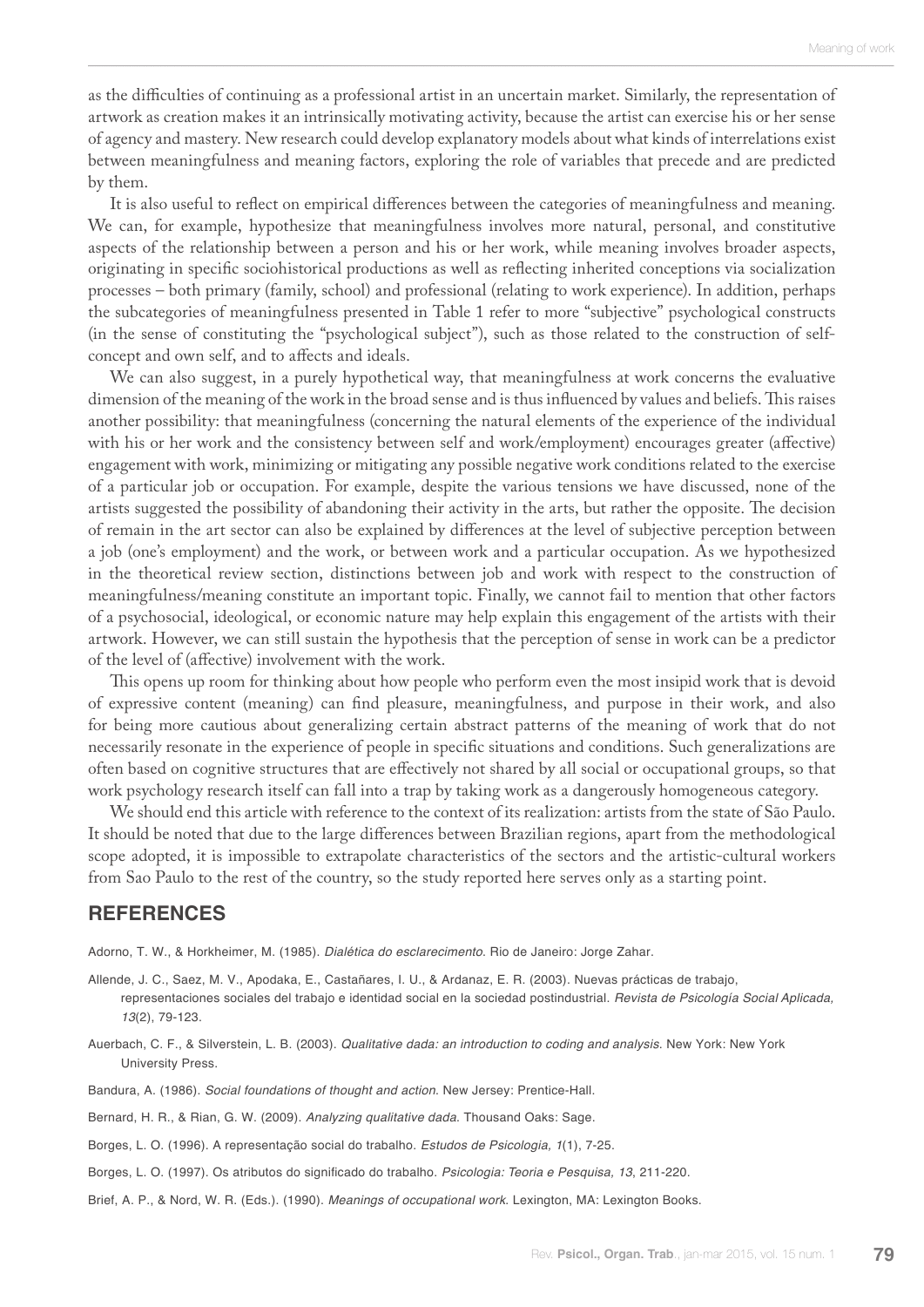Buchholz, R. A. (1977). The belief structure of managers relative to work concepts measured by a factor model. *Personnel Psychology, 30*(4), 567-587. doi:10.1111/j.1744-6570.1977.tb02328.x

Caves, R. (2000). *Crative industries*. Harvard: Harvard University Press.

- Chateau, D. (2008). Qu'est-ce qu'un artiste? Rennes: Presses Universitaires de Rennes.
- Chiapello, E. (1998). *Artistes versus managers*. Paris: Métailié.
- Csikszentmihalyi, M. (1991). *Flow*. New York: HarperCollins.
- Dakduk, S., González, A., & Montilla, V. (2008). Relación de variables sociodemográficas, psicológicas y la condición laboral con el significado del trabajo. *Revista Interamericana de Psicología, 42*(2), 390-401.
- Dejours, C. (2008). *Travail, usure mentale*. Paris: Bayard.
- Drenth, P. J. D. (1991). Work meanings: a conceptual, semantic and developmental approach. *European Work and Organizational Psychologist, 1*(2), 125-133. doi:10.1080/09602009108408517
- Dubin, R. (1956). Industrial Workers' worlds. *Social Problems*, *3*, 131-142.
- England, G. W., & Harpaz, I. (1990). How working is defined. *Journal of organizational behavior, 11*(4), 253-266.
- Feather, N. (1990). *The psychological impact of unemployment*. New York: Springer.
- Gibbs, G. (2007). *Analysing qualitative data*. Thousand Oaks: Sage.
- Gonzales, J. P., & Vilela, L. D. (2005). *La centralidad del trabajo*. Londres: Lulu.
- Gómez, E. S. (2004). Concepciones del trabajo: de las ambigüedades medievales a las paradojas actuales. *Cuadernos de relaciones laborales, 22*(1), 37-65.
- Gracia, F. J., Martín, P., Rodríguez, I., & Peiró, J. M. (2001). Cambios en los componentes del significado del trabajo durante los primeros años de empleo. *Anales de Psicología, 17*(2), 201-217.
- Hackman, J. R., & Oldham, G. R. (1976). Motivation thorough the design of work: Test of a theory. *Organizational Behavior and Human Performance*, *16*, 250-279. doi:10.1016/0030-5073(76)90016-7
- Harpaz, I., & Fu, X. (1997). Work centrality in Germany, Israel, Japan, and the United States. Cross-Cultural Research, *31*(3), 171- 200. doi:10.1177/106939719703100301
- Hartley, J. (2005). *Creative industries*. Londres: Blackwell.
- Kanungo, R. N. (1982). Measurement of job and work involvement. *Journal of Applied Psychology, 67*(3), 341-349.
- Kaplan, H. R., & Tausky, C. (1974). The meaning of work among the hard-core unemployed. The Pacific Sociological Review, *17*(2), 185-198.
- King, G., Keohane, R. O., & Verba, S. (1994). *Designing social inquiry*. Princeton: Princeton University Press.
- Lips-Wiersma (2002). Analysing the career concerns of spiritually oriented people: Lessons for contemporary organizations. *Career Development International, 7*, 385-397. doi:10.1007/s10551-009-0118-9
- Lips-Wiersma, M., & Morris, L. (2009). Discriminating between meaningful work and the management of meaning. *Journal of Business Ethics, 88*, 491–511.
- Macêdo, K. B. (Org.). (2010). *O trabalho de quem faz arte e diverte os outros*. Goiânia: Editora da PUC-Goiás.
- Martínez, I., Soria, M. S., Cifre, E., & Gumabu, S. L. (2001). Patrones de significado de trabajo, características del puesto y bienestar psicológico en trabajadores de producción. *Revista de Psicología, 23*(1), 93-112.
- Meaning of Work Research Team (MOW). (1987). *The meaning of working*. San Diego, CA: Academic Press.
- Menger, P. M. (2002). Portrait de l'artiste en travailleur. Paris: Seuil.
- Menger, P. M. (2009). *Le travail createur*. Paris: Gallimard.
- Moliner, P., Rateau, P., & Cohen-Scali, V. (2002). *Les représentations sociales*. Rennes: PUR.
- Morin, E. (1996). L'efficacité organisationnelle et sens du travail. In T. Pauchaunt (Ed.). *La quête du sens* (pp. 257-286). Quebec: Éditions de l'organisation.
- Morin, E. (1997). Le sens du travail pour des gestionnaires francophones. *Revue Psychologie du Travail e des Organizations*, *3*(2), 26-45.

Morin, E. (2002). Os sentidos do trabalho. In T. Wood (Ed.). *Gestão empresarial* (pp. 13-34). São Paulo: Atlas.